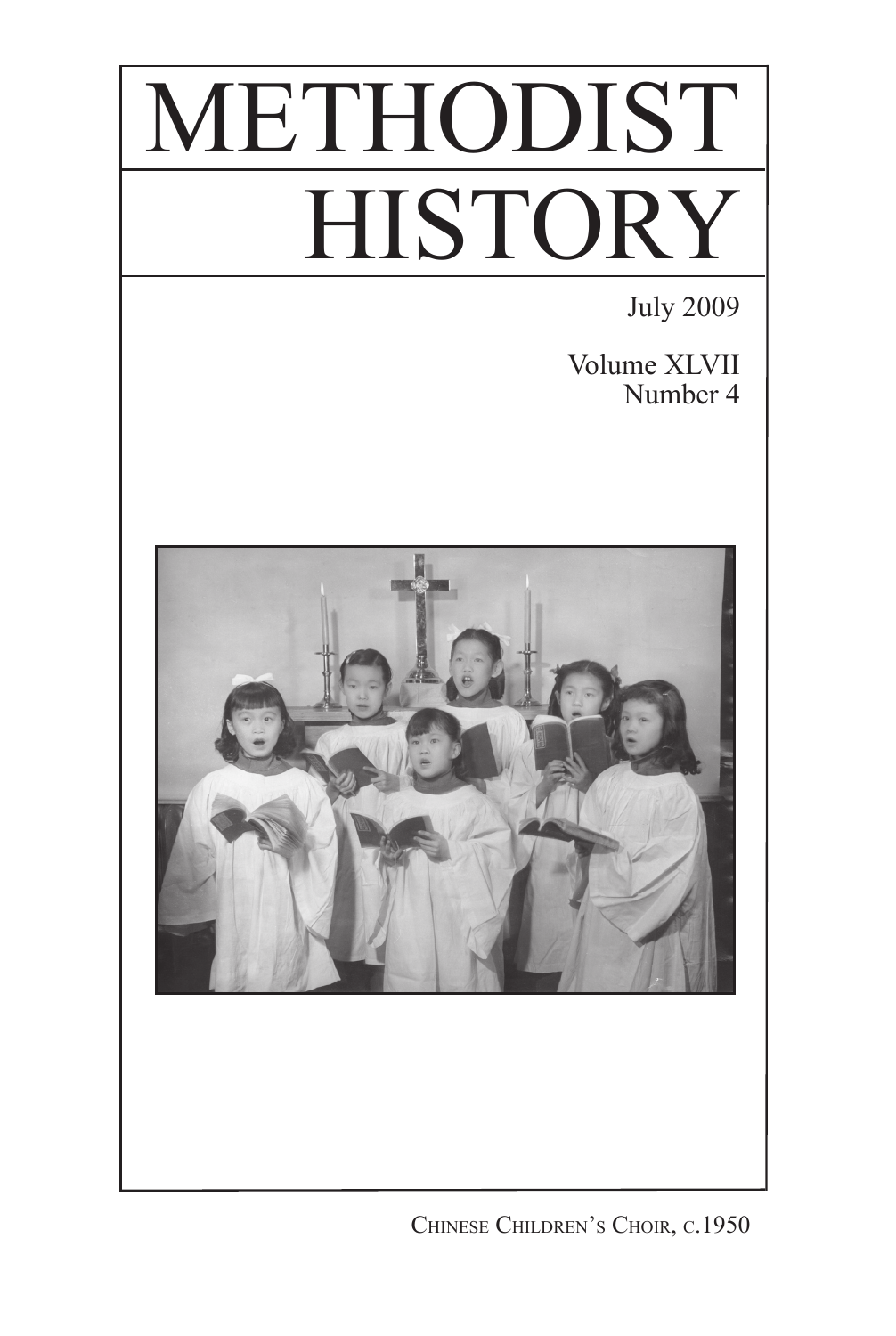

### **EDITORIAL BOARD**

Morris Davis

Kenneth E. Rowe

Ian Straker

Douglas Strong

Anne S. Wimberly

Stephen Yale

Charles Yrigoyen, Jr.

Michelle Merkel-Brunskill, Assistant Editor Christopher Rodkey, Copy Editor

*Cover: Photograph is from the "Mission Education Cultivation Program Department" collection of the General Commission on Archives and History of The United Methodist Church in Madison, New Jersey. See Martin V. Clarke's article (196-209) about John Wesley's "Directions for Singing."* 

Second-class postage paid at Madison, NJ. POSTMASTER: Send address changes to METH-ODIST HISTORY, P.O. Box 127, Madison, NJ 07940 or email mmerkel@gcah.org.

METHODIST HISTORY (ISSN 0026-1238) is published quarterly for \$20.00 per year to addresses in the U.S. by the General Commission on Archives and History of The United Methodist Church, 36 Madison Avenue, Madison, NJ 07940. Printed in the U.S.A. Back issues are available.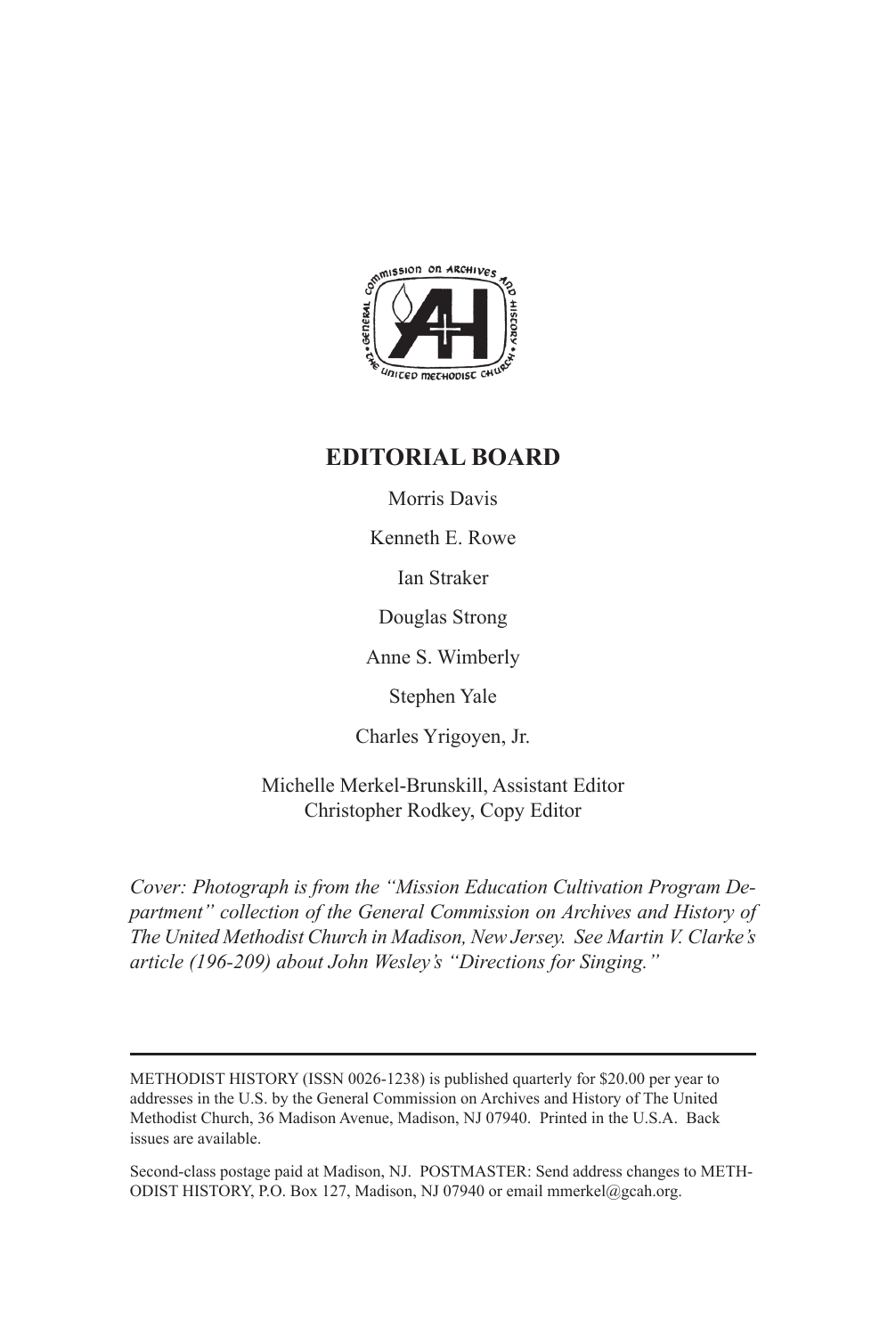## METHODIST HISTORY

Robert J. Williams, Editor

| <b>VOLUME XLVII</b> | <b>JULY 2009</b>                                                                                                           | NUMBER 4 |
|---------------------|----------------------------------------------------------------------------------------------------------------------------|----------|
|                     | <b>CONTENTS</b>                                                                                                            |          |
|                     |                                                                                                                            | 194      |
|                     |                                                                                                                            | 195      |
|                     | John Wesley's "Directions for Singing": Methodist Hymnody<br>as an Expression of Methodist Beliefs in Thought and Practice | 196      |
| 1865-1866           | Poetic Sideshadowings of Fundamentalism in Southern Methodism,                                                             | 210      |
| Melting Pot         | The Methodist Upper Iowa Conference: From Wilderness to                                                                    | 226      |
|                     |                                                                                                                            | 242      |

Copyright 2009, General Commission on Archives and History, The United Methodist Church

Methodist History is included in *Religious Index One: Periodicals, Religious and Theological Abstracts, Historical Abstracts and America: History and Life ATLA Religion Database*

Manuscripts submitted for publication and all other correspondence should be addressed to Editor: METHODIST HISTORY, P.O. Box 127, Madison, NJ 07940. Prospective authors are advised to write for guidleines or visit www.gcah.org.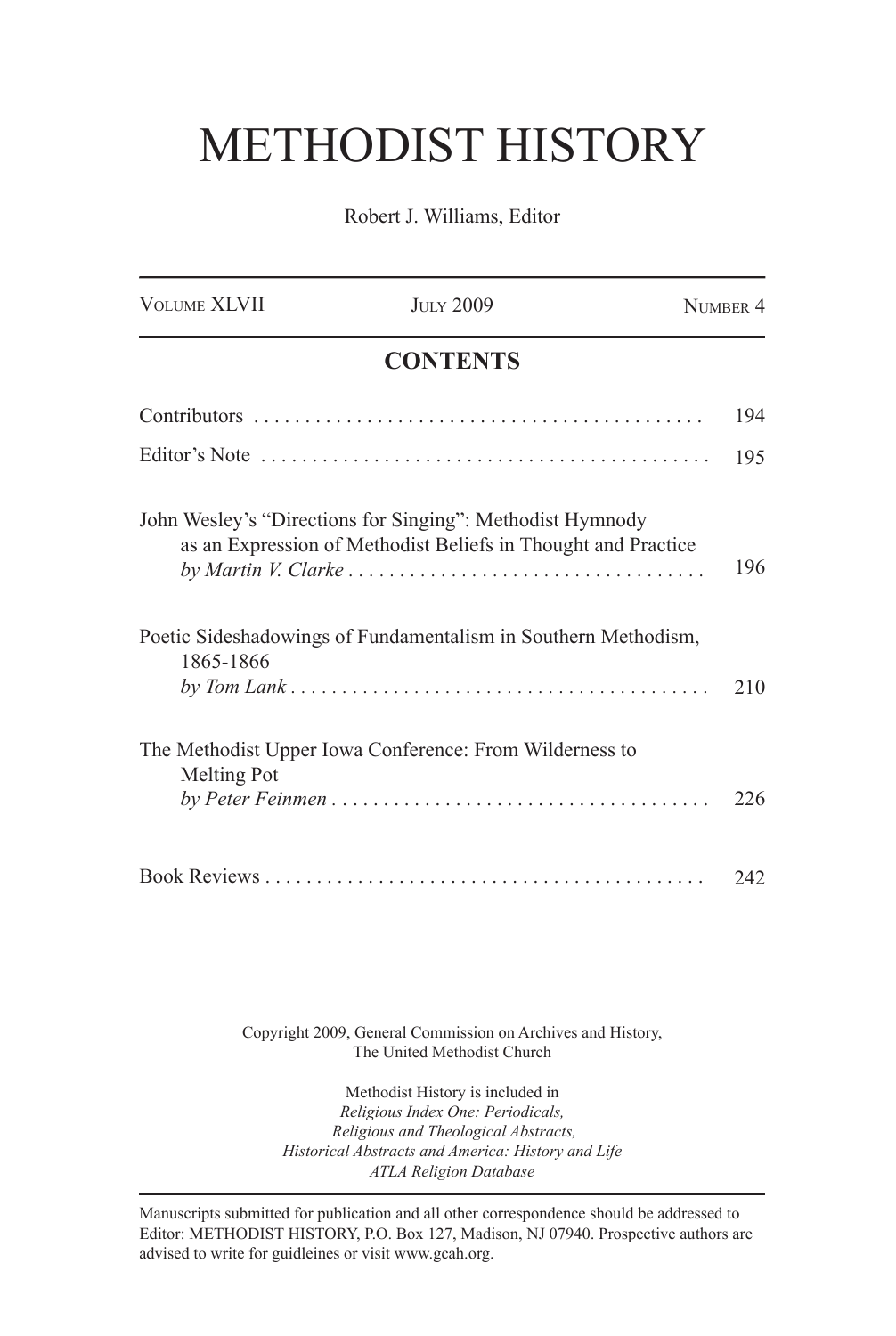### **CONTRIBUTORS**

MARTIN CLARKE was awarded a Ph.D. from Durham University in 2008 for his thesis "John Wesley and Methodist Music in the Eighteenth Century: Principles and Practice." He is a member of the Music Resources Group of the Methodist Church of Great Britain and is an Associate Lecturer with Open University.

TOM LANK is a Commissioned Deacon in the Greater New Jersey Annual Conference. He is a 2008 graduate of Princeton Theological Seminary and is currently serving as one of the pastors at Princeton United Methodist Church in Princeton, New Jersey. An earlier version of this article won the John Harrison Ness Memorial Prize from the General Commission on Archives and History in 2008.

PETER FEINMAN is the founder and president of the Institute of History, Archaeology, and Education, a non-profit organization which provides enrichment programs for schools, professional development for teachers, and public programs. He is a graduate of the University of Pennsylvania (B.A.), New York University (M.Ed. And M.B.A.), and Columbia University (Ed. D.). He is the author of *William Foxwell Albright, Origins of a Biblical Archaeologist*.